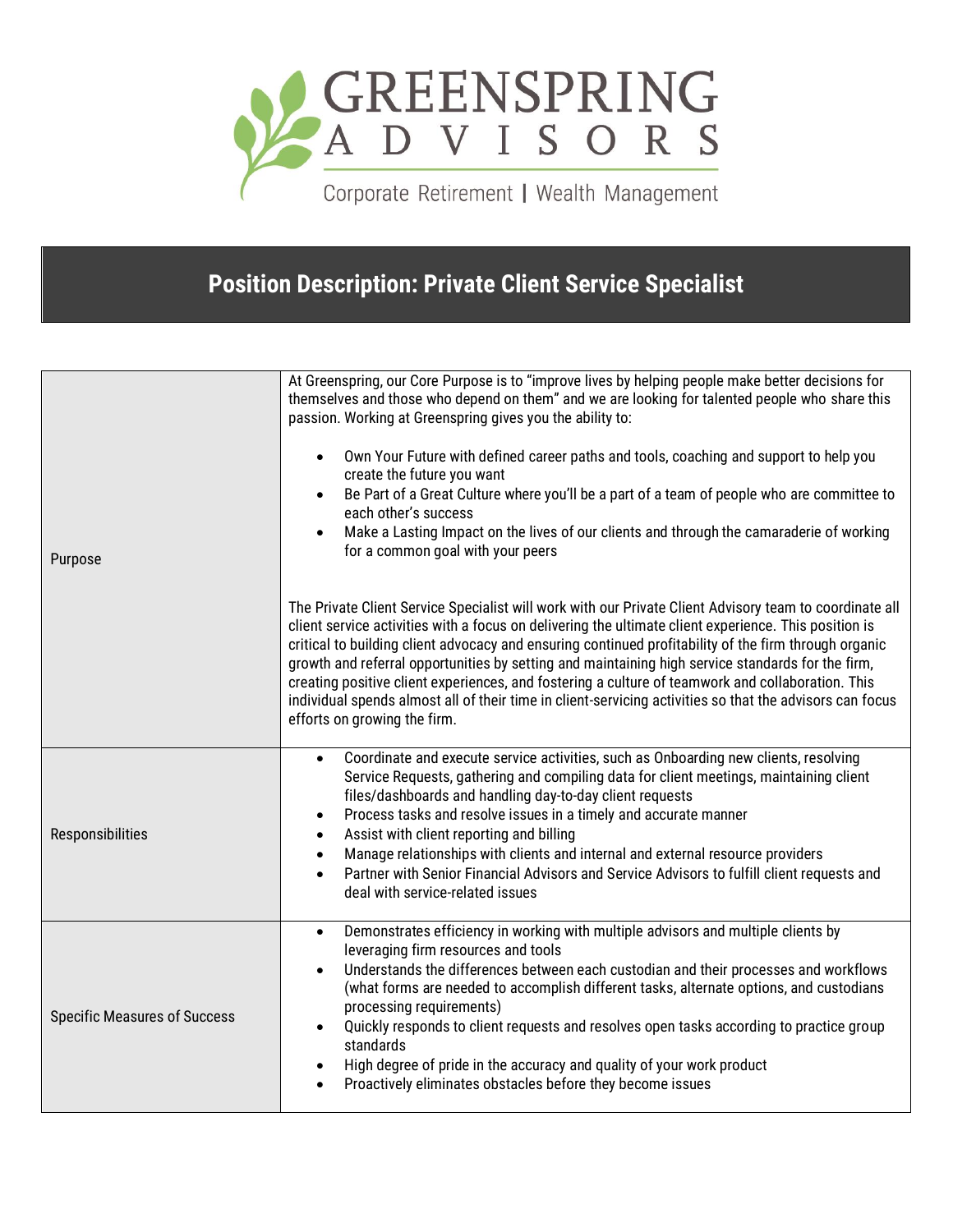## **Job Requirements**

| Industry/Business Experience             | Two years in financial services and/or administrative operations role preferred                                                                                                                                                                                                                                                                                                                                                                                                                                                                                                                                                                                                                                                                                                                                                                                                                          |
|------------------------------------------|----------------------------------------------------------------------------------------------------------------------------------------------------------------------------------------------------------------------------------------------------------------------------------------------------------------------------------------------------------------------------------------------------------------------------------------------------------------------------------------------------------------------------------------------------------------------------------------------------------------------------------------------------------------------------------------------------------------------------------------------------------------------------------------------------------------------------------------------------------------------------------------------------------|
| Education                                | College degree or comparable experience                                                                                                                                                                                                                                                                                                                                                                                                                                                                                                                                                                                                                                                                                                                                                                                                                                                                  |
| Skills and Knowledge                     | Always focused on client needs and customer service<br>$\bullet$<br>Detail-oriented and methodical<br>Follows up and follows through<br>$\bullet$<br>Exceptional organizational skills with a proven ability to multi-task and manage multiple projects<br>$\bullet$<br>A team player with good interpersonal skills and the ability to work collaboratively across<br>$\bullet$<br>departments<br>Excellent oral and written communication skills<br>$\bullet$<br>Demonstrated problem-solving abilities<br>$\bullet$<br>Ability to excel in a fast-paced, changing environment<br>$\bullet$<br>A self-starter who is assertive, proactive, independent, flexible and accommodating<br>$\bullet$<br>Expert in most Microsoft Office applications. Comfortable learning and navigating new technology<br>$\bullet$<br>and software applications. Experience with Salesforce and/or Tamarac a major plus. |
| Requirements / Additional<br>Information | The Client Service Specialist will be required to obtain their Series 65 license and/or the Financial<br>$\bullet$<br>Paraplanner Qualified Professional™ (FPQP™) designation<br>This individual will report to the Director of People Operations<br>$\bullet$<br>The first 90 days of employment will include an extensive onboarding/training program.<br>$\bullet$<br>After the first 90 days and with manager's approval, the Candidate may be eligible to work from<br>$\bullet$<br>home for a specified number of days per month.                                                                                                                                                                                                                                                                                                                                                                  |

## **Firm Profile**

Our founding partners came up with the idea for Greenspring in 2002 while working for two of the world's largest brokerage firms. Thrust into a fast-paced and competitive sales culture with little more than a phone book, a desk, and a phone, it quickly became clear that "clients" took a backseat to "commissions". But we had a different vision of what we wanted our careers to look like and how we wanted to work with our clients. So, in 2004 we started out on our own with a handful of clients who believed in us and a different vision for the future where we existed to serve them and not the other way around. From the beginning, we left behind the lack of transparency and conflicts of interest that made it so difficult to serve our clients in the best way possible and fully embraced a fiduciary duty to clients, placing their interests before our own. We always believed that if we worked hard, aligned our interests with our clients and did the right thing for them, kept our promises, gave back to the community, and hired great people the rest would take care of itself. Over 15 years later we have been incredibly fortunate to work with great clients, build an awesome team and give back hundreds of thousands of dollars to the communities in which we live and work through our Greenspring Charitable Fund and Greenspring Grant Program. At Greenspring, we have much to be grateful for and while a lot has changed since the beginning, one thing has remained constant – our clients come first.

Greenspring is consistently ranked as one of the country's leading independent advisory firms. We look to hire talented individuals with leadership potential, integrity, a sharp analytical mind, creativity, and the ability to work interdependently with others. We offer a competitive compensation package including:

- Medical, Dental and Vision Insurance Offered
- Health Savings Accounts
- 401(k) Plan with employer match and discretionary profit-sharing contributions
- Paid Leave & Vacation Allowance
- Employer-paid Disability Insurance; Group Life and AD&D
- Annual professional development stipend for continuing education, courses, conference attendance, etc.